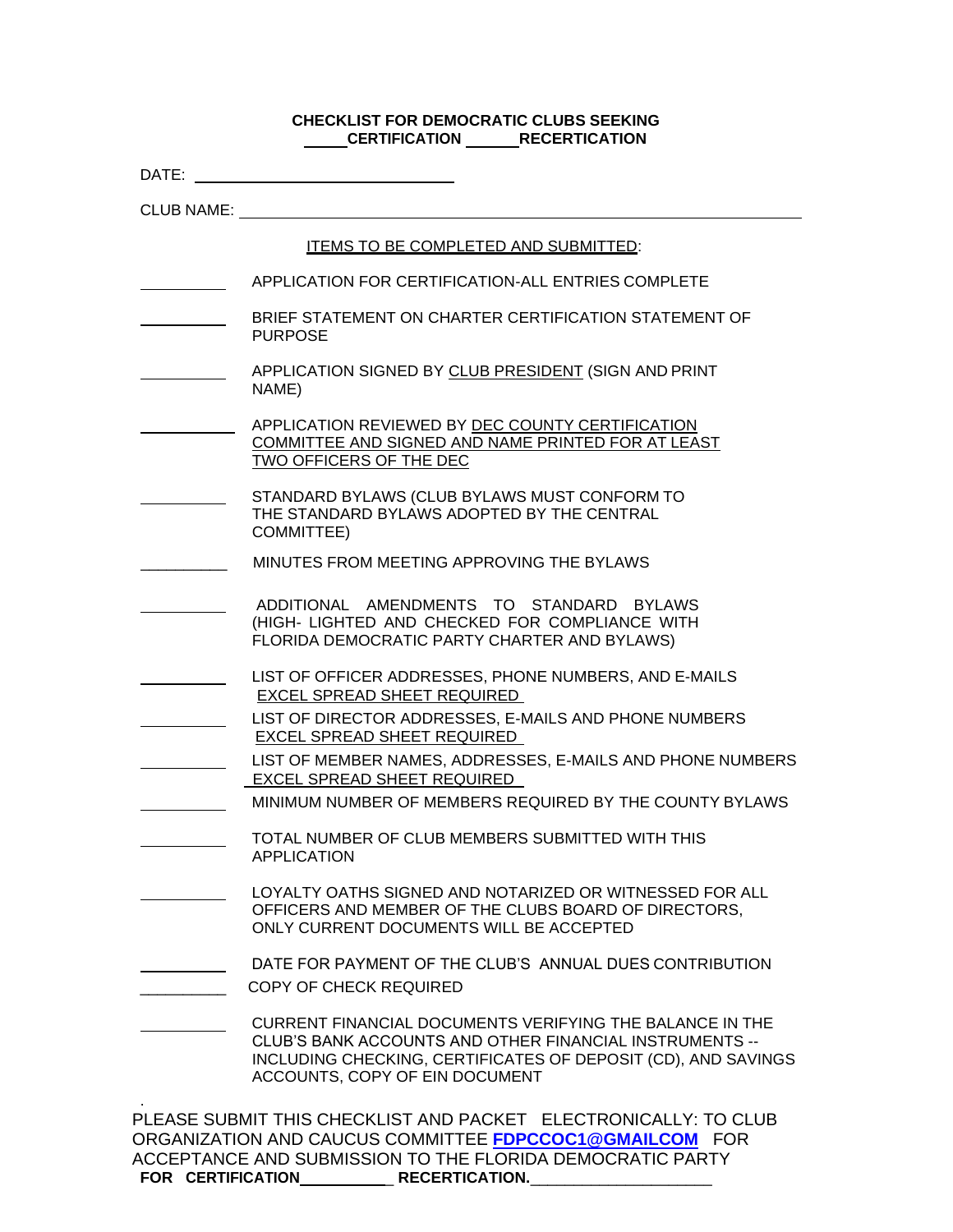| <b>CLUB RECERTIFICATION APPLICATION</b>                                                 | <b>CHARTER NO.</b>                                                                                                                                                                                                |
|-----------------------------------------------------------------------------------------|-------------------------------------------------------------------------------------------------------------------------------------------------------------------------------------------------------------------|
|                                                                                         |                                                                                                                                                                                                                   |
| Request by: Democratic Executive Committee of                                           | County.<br><u> 1980 - Johann Stein, fransk kampbeskip (d. 1980)</u>                                                                                                                                               |
|                                                                                         |                                                                                                                                                                                                                   |
|                                                                                         | President: (Print legibly)                                                                                                                                                                                        |
| Address, City, State, and Zip:                                                          |                                                                                                                                                                                                                   |
|                                                                                         | Home phone: ______________________Work phone: ___________________________________                                                                                                                                 |
| or caucus:                                                                              | Write a brief statement as to why charter should be renewed, and relate activities of your club, organization                                                                                                     |
| Committee.                                                                              | The Club agrees to abide by all applicable provisions of Florida Statutes; the Charter and Bylaws of the<br>Florida Democratic Party; and the policies, procedures, and standing rules of the Democratic National |
| Signature of President                                                                  | <b>Print Name</b><br>Date                                                                                                                                                                                         |
|                                                                                         | County:                                                                                                                                                                                                           |
|                                                                                         |                                                                                                                                                                                                                   |
| All least two signatures are required (Vice Chair only if one person holds two offices) |                                                                                                                                                                                                                   |
| County Chairman (Print & Sign Name)                                                     | County Vice Chairman (Print & Sign Name)                                                                                                                                                                          |
| State Committeeman (Print & Sign Name)                                                  | State Committeewoman (Print & Sign Name)                                                                                                                                                                          |
|                                                                                         | Date of ratification by _______________County Democratic Executive Committee: _____________________                                                                                                               |
| Reviewed and approved by the Committee on Cubs, Organizations and Caucuses:             |                                                                                                                                                                                                                   |
| Signed:<br>Chair, Committee on Clubs, Organizations and Caucuses                        | Date:                                                                                                                                                                                                             |
| Date of final approval of the Club Charter by the State Central Committee:              |                                                                                                                                                                                                                   |
| Democratic Party                                                                        |                                                                                                                                                                                                                   |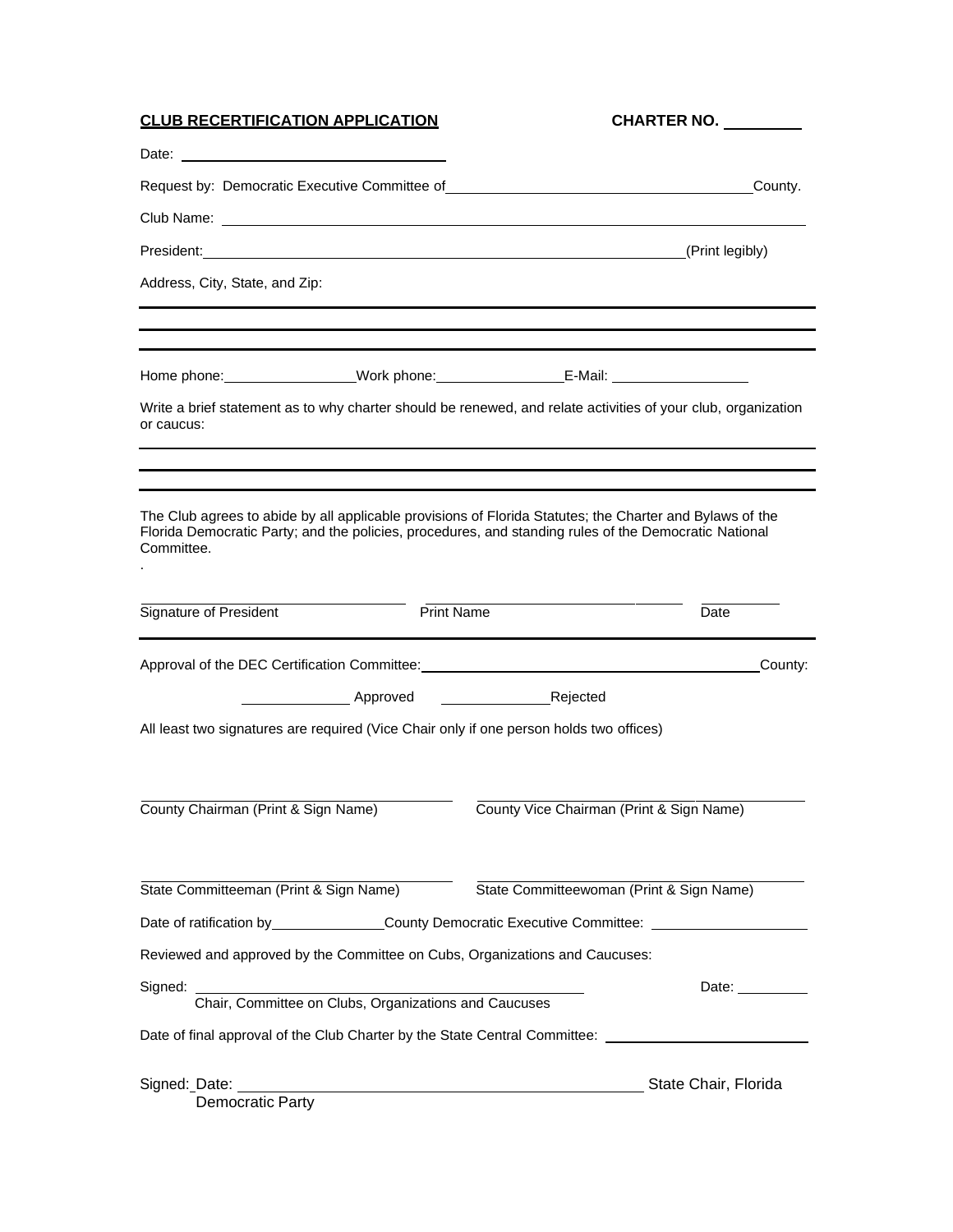STANDARD BYLAWS OF THE

## **ARTICLE 1 – NAME**

The complete name of this organization shall be

#### **ARTICLE II - OBJECT AND PURPOSE**

The object of this organization shall be to stimulate active interest in political and governmental affairs; to strengthen and to further the ideals and principles of the Democratic Party; to provide reasonable and ongoing financial support to the county Democratic Executive Committee; to promote participation among Democrats; to support and elect the duly selected nominees of the Democratic Party in national, state, and local campaigns; and to foster good fellowship among Democrats. In all Primary elections, no candidate will be endorsed or supported individually by this club. At no time will members of this organization support a candidate from another Party.

#### **ARTICLE III – MEMBERSHIP**

Democrats registered to vote in County interested in the objectives of this club shall be eligible for membership. No other residency restriction may be placed upon membership or the privileges of membership in this club. In accordance with Article VI of the Florida Democratic Party Bylaws, with the exception of the organizational meeting of this club, those members permitted to vote in any club election for officers or board members must have been a member of the club at least forty-five (45) days prior to the date of such election. Officers and directors shall be required to execute the Loyalty Oath in the form included in the Bylaws of the Florida Democratic Party.

#### **ARTICLE IV – DUES**

#### **Section 1:**

Annual dues shall be determined following an annual evaluation of the Board of Directors of the dues contributed by Club members. The Board of Directors shall make a recommendation annually to the Club's membership as to the amount of the dues assessment. A change in Club dues shall be enacted only upon a majority vote of those present and voting providing a quorum is present at a regular Club meeting considering a change in the dues assessment. Dues shall be payable to the Treasurer by January 15th for the ensuing Club year, or at the time of becoming a member, and paid again on the normal due date. If authorized by the Board of Directors, member dues paid during the final three (3) months of the preceding year may be credited as full payment for the ensuing Club year.

**Section 2:** At any time, annual Club dues may be augmented by Club sponsored fund-raisers, provided that the funds raised are devoted to Club sponsored programs to enhance membership, improve communications with Club members and their sponsoring county Democratic Executive Committee (DEC), and informing the community at large regarding Democratic Party policies and programs only. Annually, funds derived from club dues and other income, not to exceed an aggregate of \$500.00 in any one year, may be contributed to Democratic Party candidates. Such contributions shall be reported individually to their county DEC in a timely manner, not to exceed 45 days from the date of any such contribution.

Section 3: Annual Party Contribution: In January of each year, each Democratic Club chartered under the rules of the Florida Democratic Party shall pay an annual contribution, based on membership as of December 31 of the preceding year, to the Democratic Executive Committee based on the following calculation: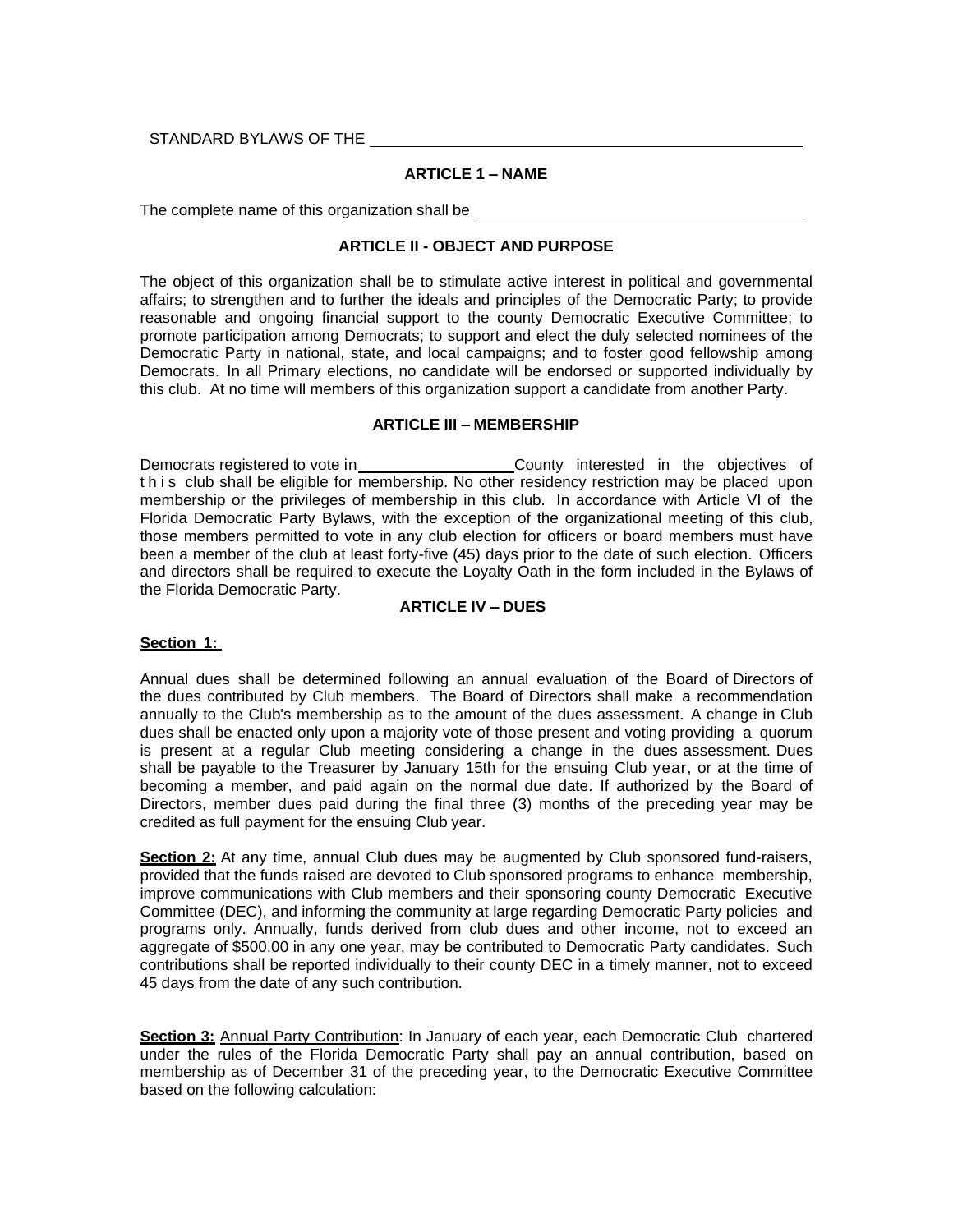| 301-500 members\$100.00     |  |
|-----------------------------|--|
| 501-750 members  \$150.00   |  |
| 751-1,000 members\$250.00   |  |
| 1,000 plus members \$500.00 |  |

Eighty percent (80%) of the contribution shall remain with the Democratic Executive Committee and twenty percent (20%) of the contribution shall be remitted to the Florida Democratic Party by the county Democratic Executive Committee no later than April 1 of each year of the Club's existence. The failure of the county Democratic Executive Committee to remit the Annual Party Contribution for a certified club shall be grounds for removing the Club's charter by action of the State Central Committee only.

**Section 4:** At the time of the Club's Charter Recertification in July of each odd numbered year when the Club applies to the county Certification Committee for a Certificate of Compliance, the Club shall submit its latest bank statement(s) to the Certification Committee and a copy of EIN... The Certification Committee shall be empowered to augment the Club's Annual Party Contribution by an amount not to exceed twenty percent (20%) of the balance in the Club's bank accounts and other financial instruments -- including checking, certificates of deposit (CD), and savings accounts -- to be paid to the county Democratic Executive Committee for the purpose of supporting the election of nominated Democratic Party candidates following the Primary Election only.

## **ARTICLE V – OFFICERS**

Section 1: The officers of this club shall be a President, Vice President[s]; Secretary, Treasurer, Parliamentarian, and such other officers as may be deemed necessary by the membership. Officers shall perform the duties prescribed by these Bylaws. The President and Vice President Must be of a different gender.

**Section 2:** All terms of office shall be for one or for two (2) years. Commencing in a year in which an amendment to these Bylaws affecting the duration of the term of office is adopted, terms of office may be staggered for the year following adoption only permitting certain officers to serve for a one-year term and the remaining officers to serve for a full two-year term. Officers shall be eligible for unlimited terms in the same office.

## **ARTICLE VI - DUTIES OF OFFICERS**

**Section 1:** The President shall preside at all meetings of the Club and Board of Directors, of which the President is automatically Chair; shall be ex-officio member of all committees except the Nominating Committee; shall appoint all Standing and Special Committees and their respective chairs; shall represent the Club at county, district and state functions; shall give guidance to the respective committee chairs in their work; and shall perform all duties normally pertaining to the office of President.

**Section 2:** The Vice President[s] shall render all possible assistance to the President in matters pertaining to the Club, and shall assume the office in the absence of the President, or the President's inability to serve.

**Section 3:** The Secretary shall keep an accurate record of all meetings of the Club and the Board of Directors; shall maintain a current list of members with addresses, phone numbers and precinct numbers; and shall possess and maintain the official copy of the Club's Bylaws, with any and all amendments to the Bylaws properly recorded. The current list of Club members shall be based a record of dues paying members provided by the Treasurer on January 15th for the ensuing Club year, or at the time of becoming a member, and paid again on the normal due date established by the Board of Directors.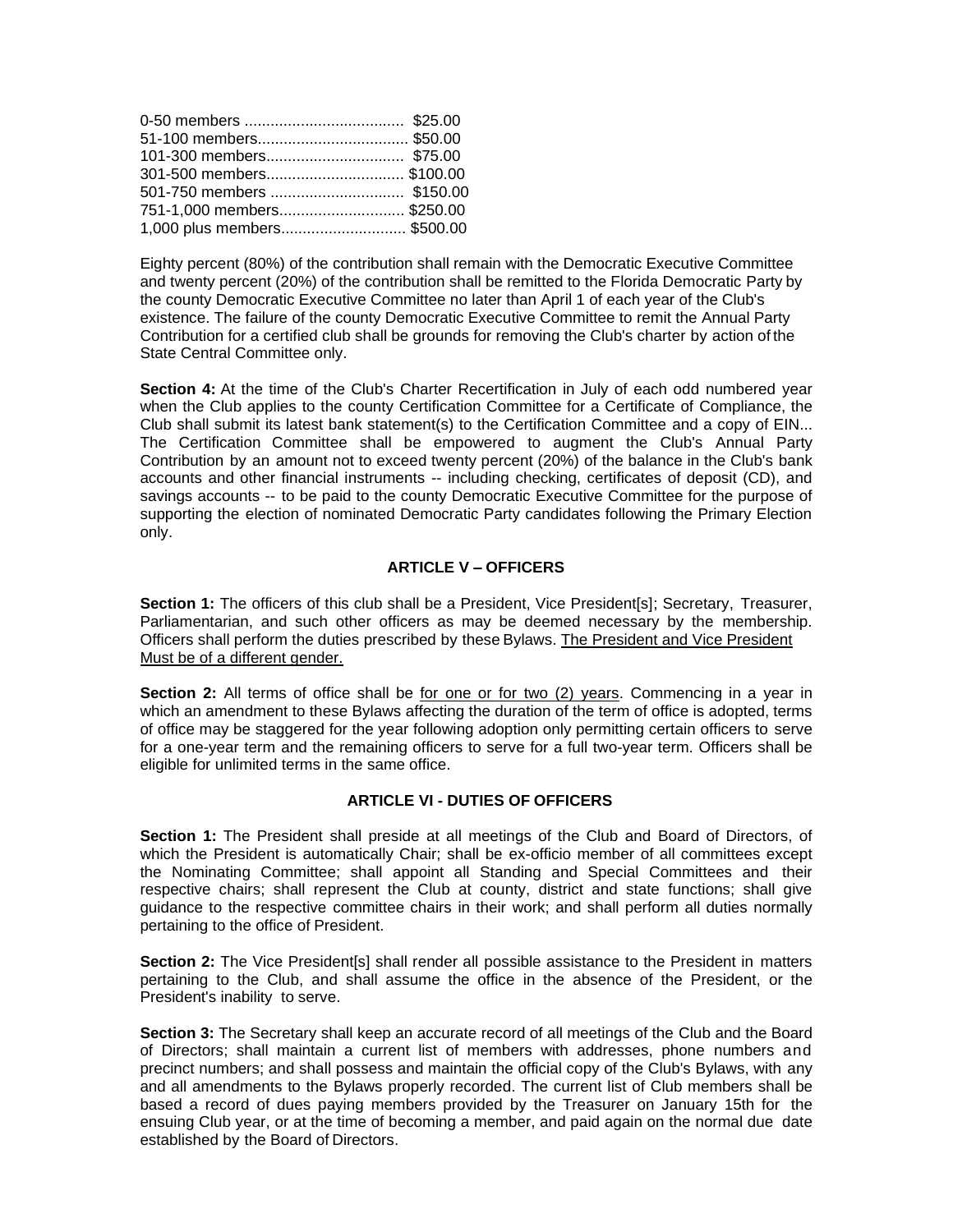**Section 4:** The Treasurer shall receive all monies collected by the Club; shall keep an accurate record of receipts and expenditures; shall present a statement of all income and expenditures occurring since the previous meeting of the Club, and at other times when formally requested by the Board of Directors; and shall pay out funds only as authorized by the Board of Directors. The Board of Directors of the Club shall audit all records maintained by the Club Treasurer regularly, and, if a discrepancy is noted, the discrepancy shall be reported to the Club's members.

## **ARTICLE VII - MEETINGS**

**Section 1.** Regular meetings of the club shall be held monthly, on the day of the month unless otherwise ordered by the club or by the board of directors.

**Section 2.** The president or a majority of the board of directors may call special meetings, with one week's notice to the members. The purpose of the meeting shall be stated in the call.

**Section 3.** Twenty percent (20%) of the total membership shall constitute a quorum for the transaction of the business at any regular or special meeting. A majority vote is necessary to carry motions.

**Section 4.** All meetings shall be in a facility accessible to the physically handicapped.

#### **ARTICLE VIII - BOARD OF DIRECTORS**

**Section 1:** The Board of Directors shall consist of the elected officers and a minimum of four (4) elected Directors.

**Section 2:** The annual election of Directors shall be held at the March meeting. Commencing in a year in which an amendment to these Bylaws affecting the duration of the term of office is adopted, terms of office may be staggered for the year following adoption only permitting certain Directors to serve for a one-year term and the remaining Directors to serve for a full two-year term.

**Section 3:** The duties of the Board of Directors shall be to plan and organize each monthly meeting of the Club and make recommendations to the Club's membership that will facilitate the transaction of Club business during regular and special meetings. No action of the Board of Directors shall be in conflict with any action taken by the Club's membership at regular or special meetings.

**Section 4:** Meetings of the Board of Directors shall be at least one week prior to the regular monthly meeting of the Club, or at the request of the President or three (3) members of the Board of Directors. The Board of Directors shall investigate all excuses for nonattendance of Board members at regular or special meetings and shall determine whether good and sufficient reason existed for any absence. Members wishing to be excused from a Board meeting must submit an excuse to a Club officer. Members with two (2) consecutive unexcused absences from regular or special Board meetings may be removed from the Board by a majority vote at a meeting with a quorum of the Board of Directors present and voting.

**Section 5:** Five (5) members of the Board of Directors shall constitute a quorum.

**Section 6:** Any member may be removed from office upon a two-thirds (2/3) vote of the entire membership of the club at any regular or special meeting after ten (10) days' notice to the membership that a motion for the purpose of removal of said member will be considered at the regular or special meeting. The removal may be for causes including, but not limited to, the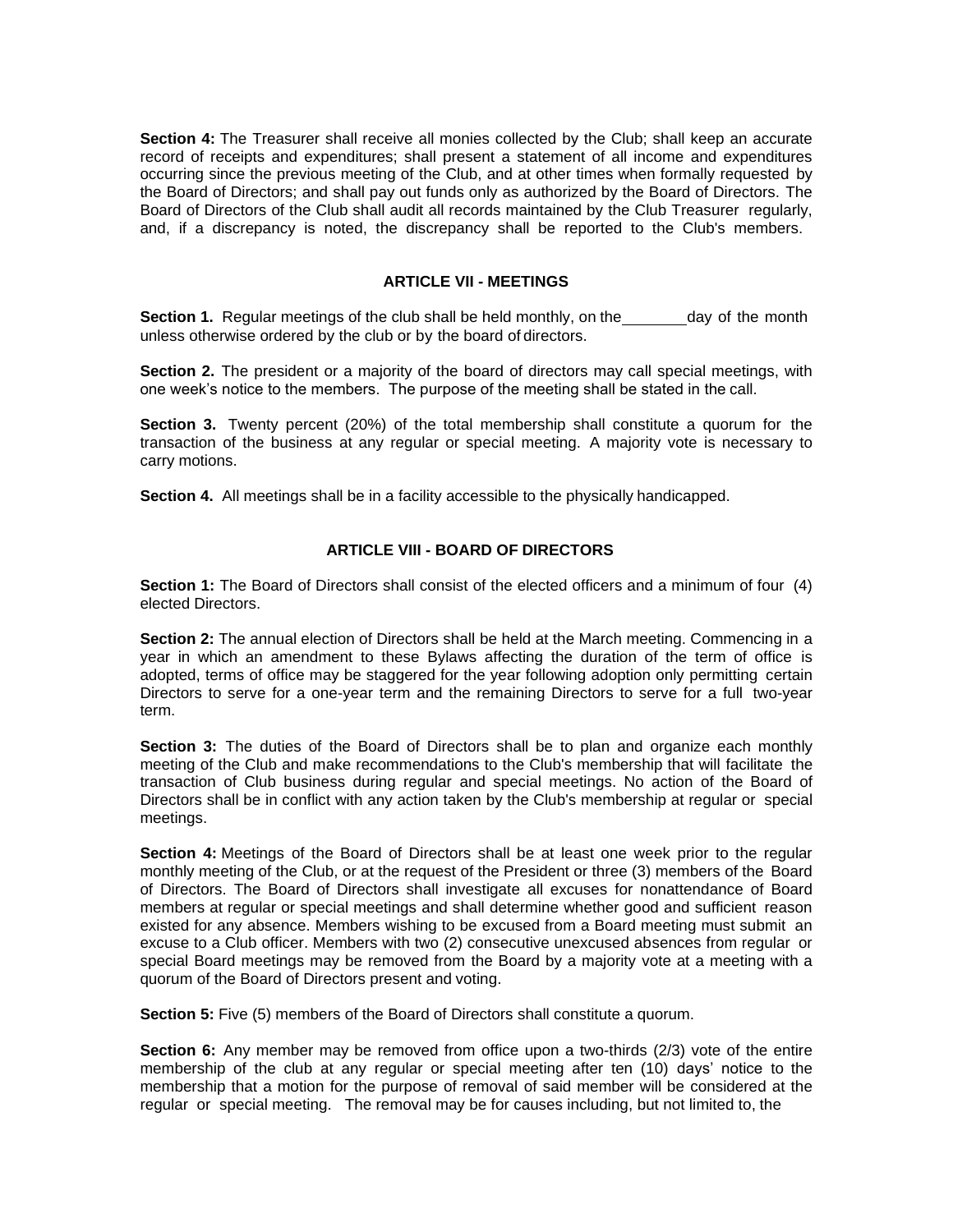Following: malfeasance, misfeasance, neglect of duty, incompetence, permanent inability to perform official duties, and conviction of a felony involving moral turpitude.

## **ARTICLE IX – ELECTIONS**

**Section 1.** Officers shall be elected at the annual meeting held in March of each year with the exception of the charter year.

**Section 2.** The president, as chairman, shall appoint a Nominating Committee at the regular meeting in December. This committee shall be composed of five (5) members who shall be appointed by the president. This committee shall present a candidate for each elective office at the annual meeting in January. Additional nominations from the floor shall be in order at that time.

**Section 3.** With the exception of the organizational meeting, there shall be a forty-five (45) day membership requirement prior to a member being permitted to vote or participate in any club election of officers or board members.

**Section 4.** If a vacancy occurs in the office of president, the vice president shall become president. When they occur, vacancies shall be filled by the club at a regular meeting.

**Section 5.** Voting for officers and directors must be by secret ballot. Proxies and absentee voting are prohibited.

## **ARTICLE X - STANDING COMMITTEES**

**Section 1:** The Board of Directors is responsible for establishing the Standing Committees of the Club. The President shall appoint the membership of the Standing Committees promptly after each annual meeting.

**Section 2:** The Board of Directors of the Club is empowered to establish those Standing Committees necessary to: a. Propose and adopt an annual budget; b. Provide accurate audit records of the Club's financial activities administered by the Treasurer; c. Maintain and amend the bylaws as may be required for time to time; d. Support Democratic candidates for public office; e. Establish and maintain eligibility criteria for Club membership;. Communication of the purpose and policies of the Club to the general public; and g. Discover and develop means of raising funds to sustain Club programs and coordinate its fund raising activities.

## **ARTICLE XI – ANTI-DISCRIMINATION PROVISION**

The club hereby adopts and shall enforce the following anti-discrimination provisions:

- 1. No Democratic Loyalty Oath should be used which has the effect of requiring members of the Democratic Party to condone or support discrimination on the grounds of race, color, creed, sex, age, religion, economic, status, ethnic identity, national origin, disability, sexual orientation, or gender identity and expression.
- 2. The time and place for all public meetings of Democratic Party clubs should be publicized fully in such a manner as to assure timely notice to all interested persons, and should be open to all members of the Democratic Party regardless of race, color, creed, sex, age, religion, economic, status, ethnic identity, national origin, disability, sexual orientation, or gender identity and expression.
- 3. In order to fully and adequately inform prospective and current members of a full description of the legal, practical and pertinent procedures for selection of all Democratic club representatives and officers, the club should publicize fully, and in such a manner, as to assure notice to all interested Democrats in time to have adequate opportunity to participate.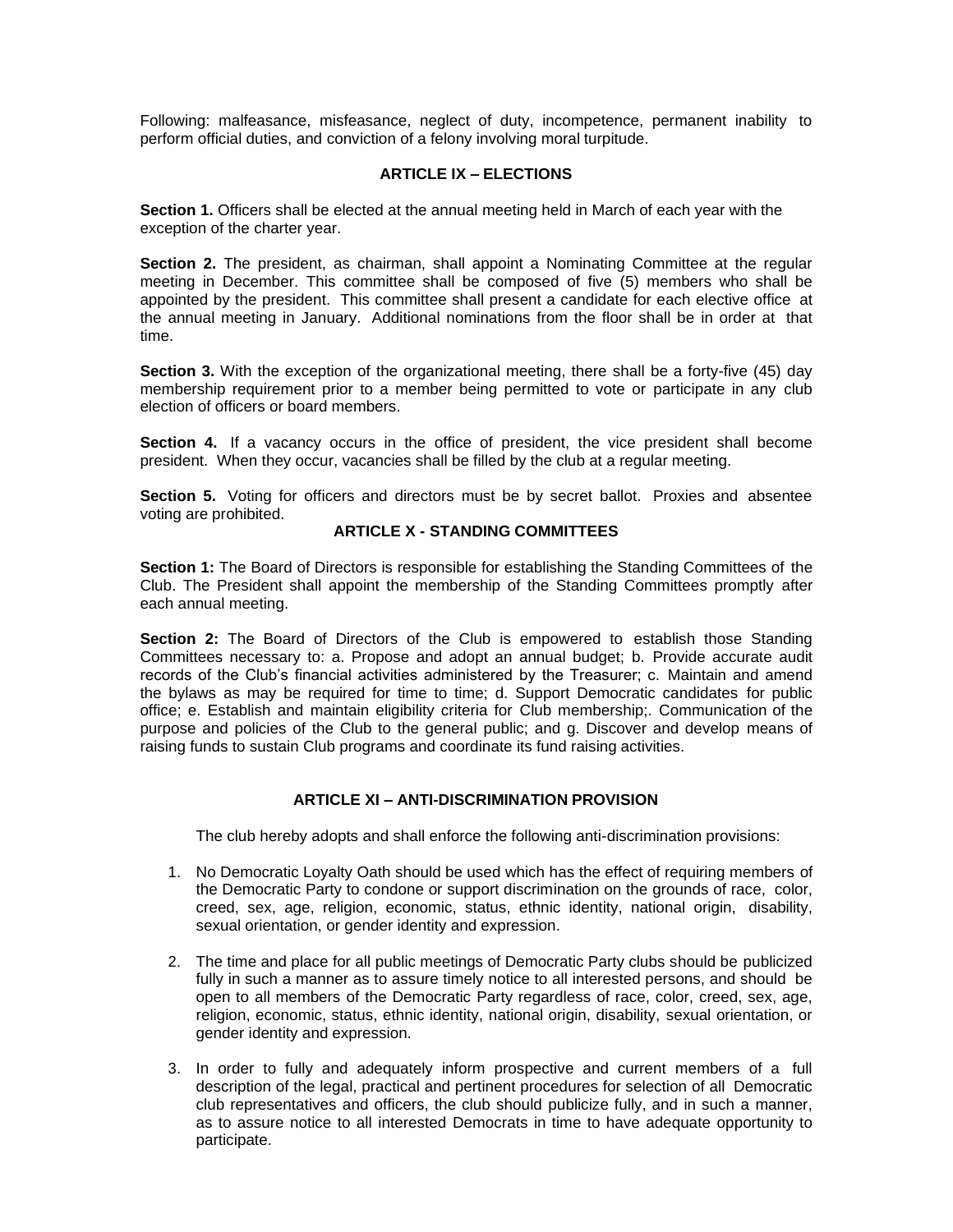#### **ARTICLE XII- AMENDMENTS**

The bylaws may be amended by a majority vote at a regular meeting pursuant to notification in writing one week prior to the meeting. Bylaws and any changes or amendments are subject to approval by at least two-thirds (2/3) of the Certification Committee (DEC chairman, state committeeman and state committeewoman) and the Florida Democratic Party Committee on Clubs, Organizations, and Caucuses together with copies of the minutes of the meeting at which these amendments were adopted.

## **ARTICLE XIII – PARLIAMENTARY AUTHORITY**

The most recent edition of Robert's Rules of Order Newly Revised shall govern the club in all cases to which they are applicable and in which they are not inconsistent with these bylaws and the rules of the county Democratic Executive Committee, Florida Democratic Party and National Democratic Party.

## **ARTICLE XIV – ACCOUNTABILITY**

**Section 1.** Charter Recertification: In July of each odd numbered year the club shall apply to the Certification Committee of the county Democratic Executive Committee for a Certificate of Compliance. Failure to do so shall result in the forfeiture of all rights and privileges of the use of the word Democrat, Democratic, or derivative thereof. The Certification Committee shall be empowered to implement the provisions of Article IV (Dues), Section 4, at its discretion during the recertification process.

**Section 2.** Dissolution: In the event this club wishes to dissolve, a resolution stating the date of dissolution and the reasons for the dissolution shall be adopted by a majority vote of the club after being submitted in writing at the previous meeting. When the club disbands for any reason, the club's assets and funds, after all debts are satisfied, shall become the property of the county Democratic Executive Committee.

**Section 3.** Grievances: Clubs disputes and grievances may be resolved with the county chairman, state committeeman and state committeewoman of the county Democratic Executive Committee in the county of charter. Should one (1) person hold two (2) of these offices, the vice chairman of the county Democratic Executive Committee shall also be involved in said resolution? Such resolution may be appealed to the county Democratic Committee whose decision shall be final unless appealed to the Judicial Council not later than forty-five (45) days from the date of said decision.